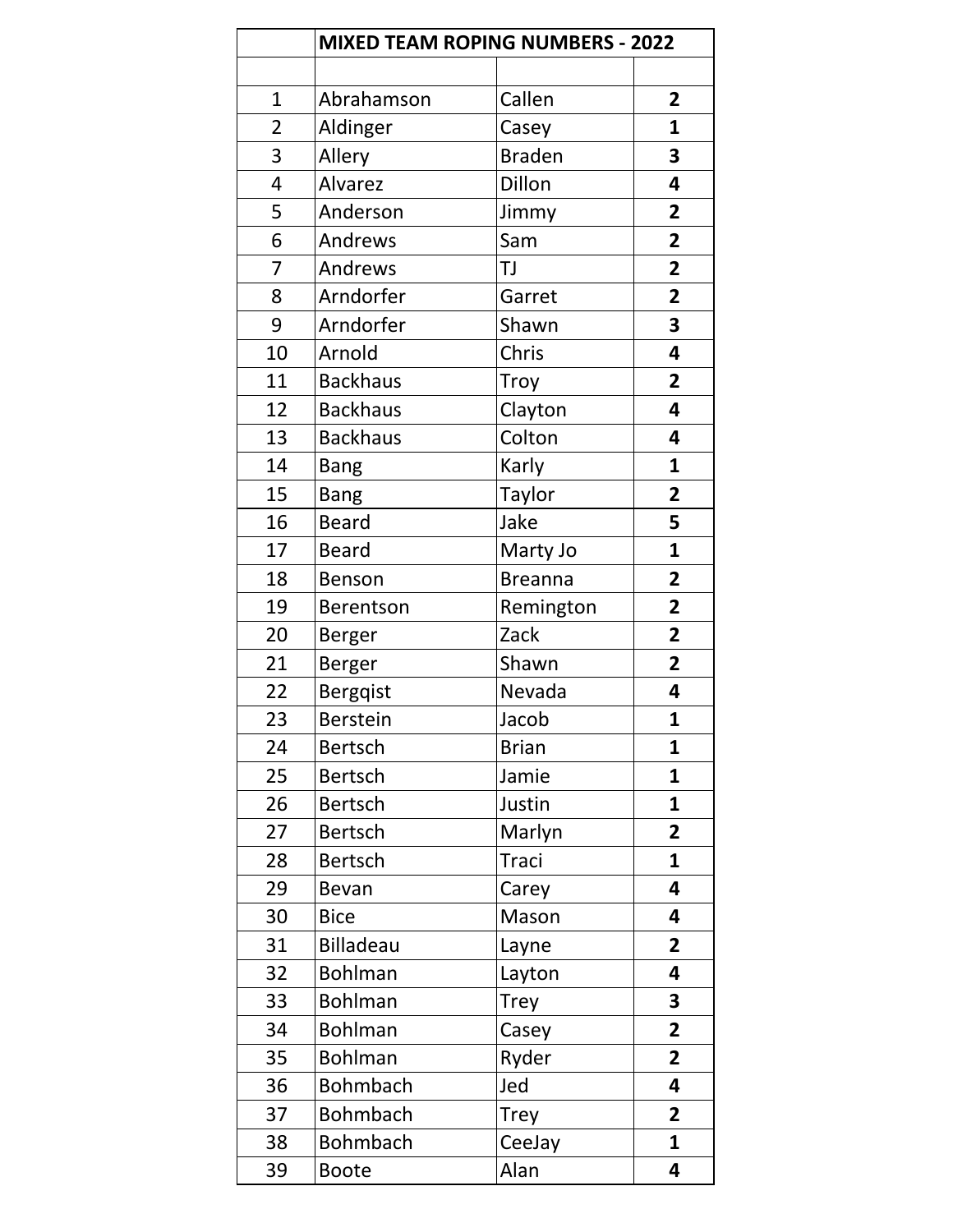| 40 | <b>Boote</b>       | Jade            | $\mathbf{1}$            |
|----|--------------------|-----------------|-------------------------|
| 41 | <b>Boote</b>       | Jory            | 4                       |
| 42 | <b>Brandt</b>      | Landon          | 4                       |
| 43 | <b>Brandt</b>      | <b>Terry</b>    | 3                       |
| 44 | <b>Brinkman</b>    | <b>Beaver</b>   | $\overline{2}$          |
| 45 | <b>Brinkman</b>    | <b>Brenden</b>  | 4                       |
| 46 | <b>Brinkman</b>    | Clay            | 3                       |
| 47 | <b>Brinkman</b>    | Curt            | $\mathbf{1}$            |
| 48 | <b>Brown</b>       | Ally            | $\mathbf{1}$            |
| 49 | <b>Brueckner</b>   | Andy            | 1                       |
| 50 | <b>Butterfield</b> | <b>Brenden</b>  | 3                       |
| 51 | Cahoon             | <b>Stacy</b>    | $\overline{\mathbf{2}}$ |
| 52 | Cahoon             | Chris           | 3                       |
| 53 | Carlson            | Clay            | 4                       |
| 54 | Carlson            | Colton          | 4                       |
| 55 | Carlson            | Greg            | 4                       |
| 56 | Carlson            | Kali            | $\mathbf{1}$            |
| 57 | Carlson            | <b>Rick</b>     | $\overline{2}$          |
| 58 | Carnes             | Curtis          | $\mathbf{1}$            |
| 59 | Carson             | Ross            | 6                       |
| 60 | Carson             | Cannin          | $\mathbf{1}$            |
| 61 | Carson             | Cashin          | $\mathbf{1}$            |
| 62 | Carson             | Chase           | 5                       |
| 63 | Carson             | Kaylee          | $\mathbf{1}$            |
| 64 | Champagne          | Gerald          | 2                       |
| 65 | Colli              | Stephanie       | 1                       |
| 66 | Cook               | Sumher          | $\mathbf{1}$            |
| 67 | Cook               | Dillon (Pickle) | 3                       |
| 68 | Cook               | Kody            | 1                       |
| 69 | Cooke              | Andy            | 3                       |
| 70 | Dahl               | Lane            | 3                       |
| 71 | Dale               | <b>Tucker</b>   | 5                       |
| 72 | Dale               | Sadie           | 1                       |
| 73 | Delorme            | Arena           | 1                       |
| 74 | Delorme            | Toby            | 3                       |
| 75 | DeMontigny         | Kyle            | $\overline{2}$          |
| 76 | DeMontigny         | Lathan          | 1                       |
| 77 | DeMontigny         | Logan           | $\overline{\mathbf{2}}$ |
| 78 | DeMontigny         | <b>Brett</b>    | $\overline{2}$          |
| 79 | DeMontigny         | Kaedyn          | $\mathbf{1}$            |
| 80 | DeMontigny         | Will            | $\mathbf{1}$            |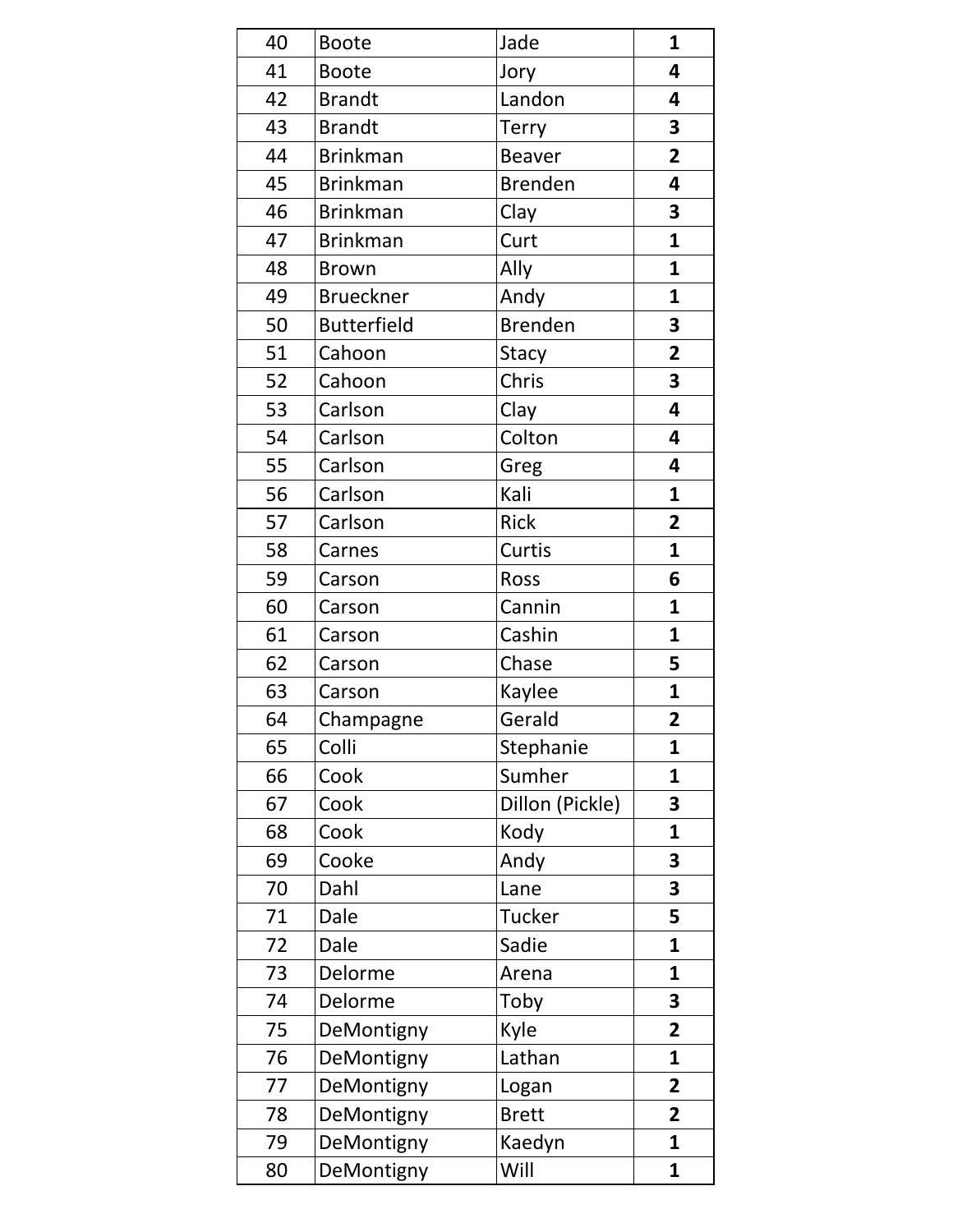| 81  | DeMontigny  | Tana           | $\mathbf{1}$   |
|-----|-------------|----------------|----------------|
| 82  | Dunagon     | Cole           | $\overline{2}$ |
| 83  | Dunlop      | Zac            | 3              |
| 84  | Dunlop      | Kelli          | $\mathbf{1}$   |
| 85  | Eggl        | Kelly          | 3              |
| 86  | Else        | Tad            | $\overline{2}$ |
| 87  | Else        | Talli          | $\mathbf{1}$   |
| 88  | Enervold    | <b>Mike</b>    | 3              |
| 89  | Enervold    | <b>Brandon</b> | 3              |
| 90  | Enervold    | Aaron          | 5              |
| 91  | Entzel      | Whitney        | $\mathbf{1}$   |
| 92  | Entzel      | Dustin         | 3              |
| 93  | Erickson    | Isabella       | $\mathbf{1}$   |
| 94  | Evans       | Eddie          | $\mathbf{1}$   |
| 95  | Feilmeier   | Hayes          | $\overline{2}$ |
| 96  | Fitzgerald  | <b>Tyrel</b>   | 3              |
| 97  | Fladeland   | Dani           | $\overline{2}$ |
| 98  | Fladeland   | Faith          | 1              |
| 99  | Fladeland   | Troy           | $\overline{2}$ |
| 100 | Fladeland   | Stran          | $\mathbf{1}$   |
| 101 | Flath       | Bryan          | $\overline{2}$ |
| 102 | Foss        | Morgan         | $\mathbf{1}$   |
| 103 | Frank       | Dan            | 3              |
| 104 | Franzen     | Beau           | 4              |
| 105 | Franzen     | Cye            | $\mathbf{1}$   |
| 106 | Fredrickson | Jessie         | 6              |
| 107 | Fredrickson | Katelyn        | $\mathbf{1}$   |
| 108 | Fredrickson | Jamie          | 3              |
| 109 | Fredrickson | Hannah         | $\mathbf{1}$   |
| 110 | French      | <b>Ben</b>     | $\overline{2}$ |
| 111 | Gartner     | Drew           | 5              |
| 112 | Gerhardt    | Clay           | 3              |
| 113 | Gerhardt    | Cole           | $\overline{2}$ |
| 114 | Gerhardt    | Lance          | 3              |
| 115 | Gjermundson | <b>Brad</b>    | 3              |
| 116 | Gjermundson | Hali           | $\mathbf{1}$   |
| 117 | Gjermundson | Jori           | 1              |
| 118 | Gjermundson | Kane           | 4              |
| 119 | Gjermundson | Lyle           | 3              |
| 120 | Glass       | Landree        | $\mathbf{1}$   |
| 121 | Gorrell     | Clint          | 5              |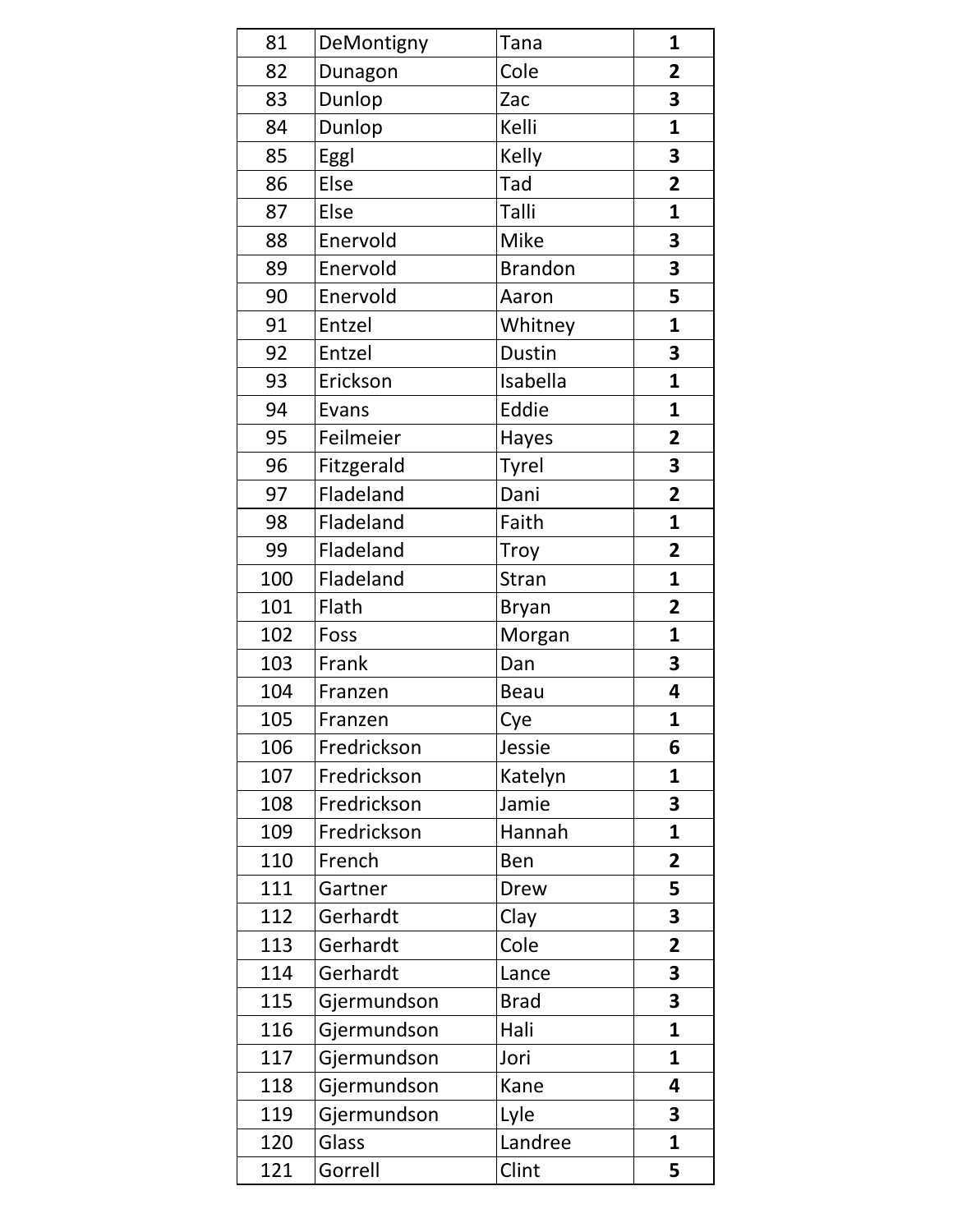| 122 | Grann            | Ben            | $\overline{2}$          |
|-----|------------------|----------------|-------------------------|
| 123 | Grann            | Holden         | $\mathbf{1}$            |
| 124 | Grann            | John           | $\overline{2}$          |
| 125 | Grann            | Johnny         | $\mathbf{1}$            |
| 126 | Grann            | Lacey          | $\mathbf{1}$            |
| 127 | Griffin          | Levi           | $\overline{2}$          |
| 128 | Gronlie          | Ryan           | 4                       |
| 129 | Gronlie          | Morgan         | $\mathbf{1}$            |
| 130 | Grove            | <b>Bailey</b>  | $\mathbf{1}$            |
| 131 | Haadem           | Jared          | 3                       |
| 132 | Halvorson        | <b>Brandon</b> | 3                       |
| 132 | Hanna            | Ryan           | 3                       |
| 133 | Hanna            | Hayes          | $\mathbf{1}$            |
| 134 | Hanson           | Laine          | $\overline{2}$          |
| 135 | Hanson           | Lisa           | $\overline{2}$          |
| 135 | Hanson           | Shawn          | 4                       |
| 136 | Hanson           | Calby          | $\overline{2}$          |
| 137 | <b>Harris</b>    | <b>Turner</b>  | 6                       |
| 138 | Heim             | Chase          | $\overline{2}$          |
| 139 | Hennessy         | Aspen          | $\mathbf{1}$            |
| 140 | Hepper           | Abby           | $\mathbf{1}$            |
| 141 | Hepper           | Jeff           | $\mathbf{1}$            |
| 142 | Herman           | Justin         | 3                       |
| 143 | Hetland          | Austin         | $\overline{\mathbf{2}}$ |
| 144 | Hildre           | Kylie          | 1                       |
| 145 | Hildre           | Marty          | 3                       |
| 146 | Hildre           | Reagan         | $\mathbf{1}$            |
| 147 | Hill             | Jason          | 4                       |
| 148 | Hill             | Sarah          | $\mathbf{1}$            |
| 149 | Hilzendeger      | Cael           | $\overline{2}$          |
| 150 | Hilzendeger      | Cara           | $\mathbf{1}$            |
| 151 | Hilzendeger      | Cody           | 5                       |
| 152 | Hilzendeger      | Randy          | 3                       |
| 153 | Hodgekiss        | Cameron        | $\mathbf{1}$            |
| 154 | Hoffart          | Cody           | $\overline{2}$          |
| 155 | Holloway-Carlson | <b>Taylor</b>  | $\mathbf{1}$            |
| 156 | Hornberger       | <b>Bonita</b>  | 1                       |
| 157 | Hornberger       | <b>Travis</b>  | $\overline{2}$          |
| 158 | Huber            | <b>Trey</b>    | 3                       |
| 159 | Hutchinson       | Hayden         | $\overline{2}$          |
| 160 | Hutchinson       | <b>Brayden</b> | 1                       |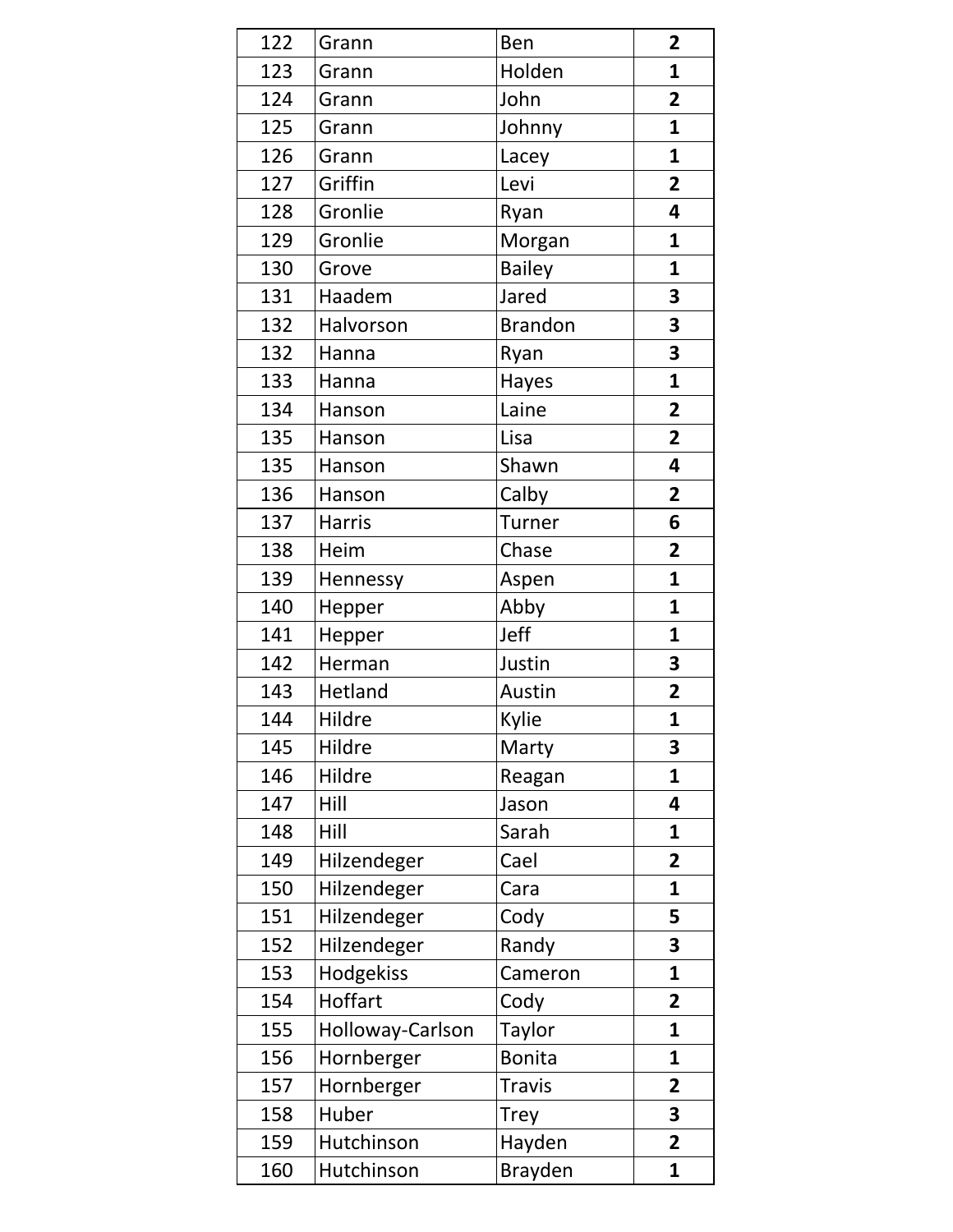| 161 | Hutchinson   | Jerome         | 5                       |
|-----|--------------|----------------|-------------------------|
| 162 | Hutchinson   | Kelsey         | $\mathbf{1}$            |
| 163 | Inglis       | Jeff           | $\overline{2}$          |
| 164 | Inglis       | Justin         | $\overline{2}$          |
| 165 | Inglis       | Ryan           | $\overline{2}$          |
| 166 | Isaak        | Mike           | 3                       |
| 167 | Isaak        | Laine          | 3                       |
| 168 | Jaeger       | Lonnie         | $\overline{2}$          |
| 169 | Janda        | Ty             | $\mathbf{1}$            |
| 170 | Jensen       | Jason          | 3                       |
| 171 | Jensen       | Kyle           | 4                       |
| 172 | Johnson      | Chet           | 3                       |
| 173 | Johnson      | Gannon         | $\overline{2}$          |
| 174 | Johnson      | Haley          | $\mathbf{1}$            |
| 175 | Johnson      | J.D.           | 3                       |
| 176 | Johnson      | Kwirt          | 4                       |
| 177 | Johnson      | Sutton         | 1                       |
| 178 | Johnson      | Rubi           | $\mathbf{1}$            |
| 179 | Kalenze      | Casey          | 3                       |
| 180 | Kastet       | <b>Tyler</b>   | 3                       |
| 181 | Kautzman     | Kassie Jo      | $\mathbf{1}$            |
| 182 | Kautzman     | <b>Trae</b>    | 4                       |
| 183 | Keplin       | Kolton         | 4                       |
| 184 | Keplin       | Laney          | $\mathbf{1}$            |
| 185 | Keplin       | Kyle           | 1                       |
| 186 | Keplin       | Rosin          | $\mathbf{1}$            |
| 187 | Klasinski    | Charlie        | 3                       |
| 188 | Klasinski    | Laine          | $\overline{2}$          |
| 189 | Klatt        | Weston         | $\overline{\mathbf{2}}$ |
| 190 | Kleeman      | Cody           | $\overline{\mathbf{3}}$ |
| 191 | Knight       | Kelli          | $\overline{\mathbf{2}}$ |
| 192 | Knight       | Shawn          | 4                       |
| 193 | Knudsen      | <b>Brandon</b> | 5                       |
| 194 | Knudsen      | Lindsay        | $\mathbf{1}$            |
| 195 | Korslien     | Cade           | $\mathbf{1}$            |
| 196 | Kraft        | Chanci         | $\mathbf{1}$            |
| 197 | Kraft        | TJ             | 4                       |
| 198 | Krecklau     | Preston        | 1                       |
| 199 | <b>Kress</b> | <b>Tanner</b>  | $\overline{\mathbf{2}}$ |
| 200 | Kurle        | Casey          | 5                       |
| 201 | Kurle        | Cruz           | 1                       |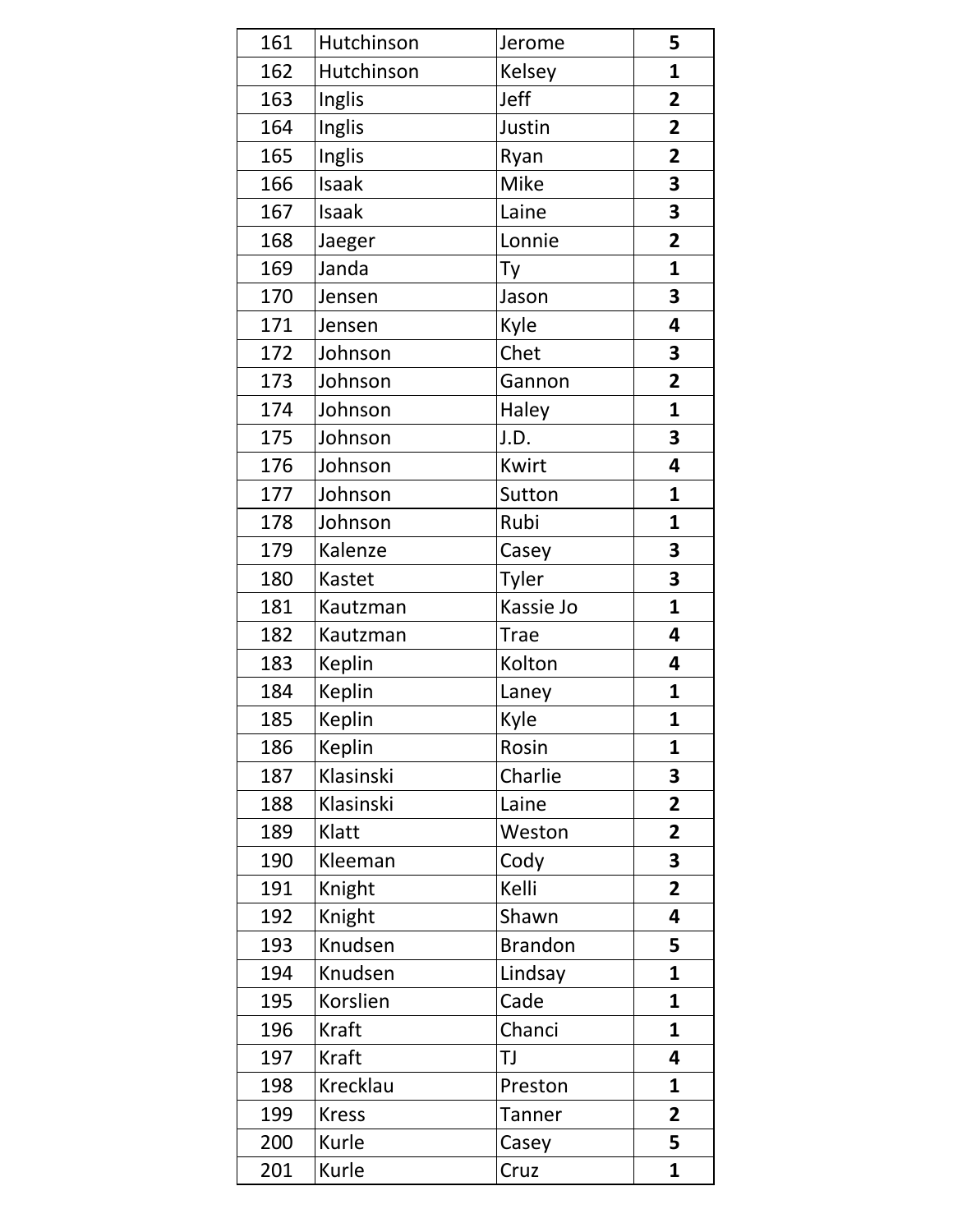| 202 | Kvamme       | Casey        | $\overline{2}$ |
|-----|--------------|--------------|----------------|
| 203 | Kvamme       | Jeff         | $\overline{2}$ |
| 204 | Kvamme       | Kambree      | $\mathbf{1}$   |
| 205 | Kvamme       | Kaulder      | $\mathbf{1}$   |
| 206 | Kvamme       | Keenan       | $\overline{2}$ |
| 207 | Kvien        | Lane         | $\overline{2}$ |
| 208 | Kvien        | Sage         | $\mathbf{1}$   |
| 209 | Langseth     | <b>Brian</b> | $\overline{2}$ |
| 210 | Langseth     | Kristy       | $\mathbf{1}$   |
| 211 | Lanz         | Karly        | $\mathbf{1}$   |
| 212 | Larson       | Dan          | $\mathbf{1}$   |
| 213 | Lunneborg    | <b>Brad</b>  | $\mathbf{1}$   |
| 214 | Lunneborg    | <b>Trey</b>  | $\mathbf{1}$   |
| 215 | Magilke      | <b>Tate</b>  | 3              |
| 216 | Magilke      | Dalton       | 3              |
| 217 | Magilke      | Wyatt        | 4              |
| 218 | Magilke      | Jessica      | 1              |
| 219 | Maher        | Jada         | $\mathbf{1}$   |
| 220 | McCannell    | Hannah       | 1              |
| 221 | McCannell    | Hallie       | 1              |
| 222 | McCannell    | Kevin        | 3              |
| 223 | Melby        | Randy        | 4              |
| 224 | Metcalfe     | Ty           | 3              |
| 225 | Meyer        | Holden       | 1              |
| 226 | Meyers       | Kennaday     | 2              |
| 227 | Mikkelson    | Chance       | $\overline{2}$ |
| 228 | Mikkelson    | Kyle         | $\mathbf{1}$   |
| 229 | Miller       | Blu          | $\mathbf{1}$   |
| 230 | Mongeon      | Jo           | $\mathbf{1}$   |
| 231 | Mongeon      | Jim          | $\mathbf{1}$   |
| 232 | Monson       | Patrick      | 4              |
| 233 | Moore        | Carson       | 1              |
| 234 | Moran        | Shane        | 3              |
| 235 | Moran        | Casey        | $\mathbf{1}$   |
| 236 | Morast       | Luke         | 5              |
| 237 | Mortenson    | <b>Kris</b>  | $\overline{2}$ |
| 238 | Mortenson    | <b>Tess</b>  | $\mathbf{1}$   |
| 239 | Mott         | <b>Derek</b> | $\overline{2}$ |
| 240 | Mott         | Rowdy        | 1              |
| 241 | <b>Myers</b> | <b>Tuck</b>  | 2              |
| 242 | <b>Myers</b> | Justin       | 3              |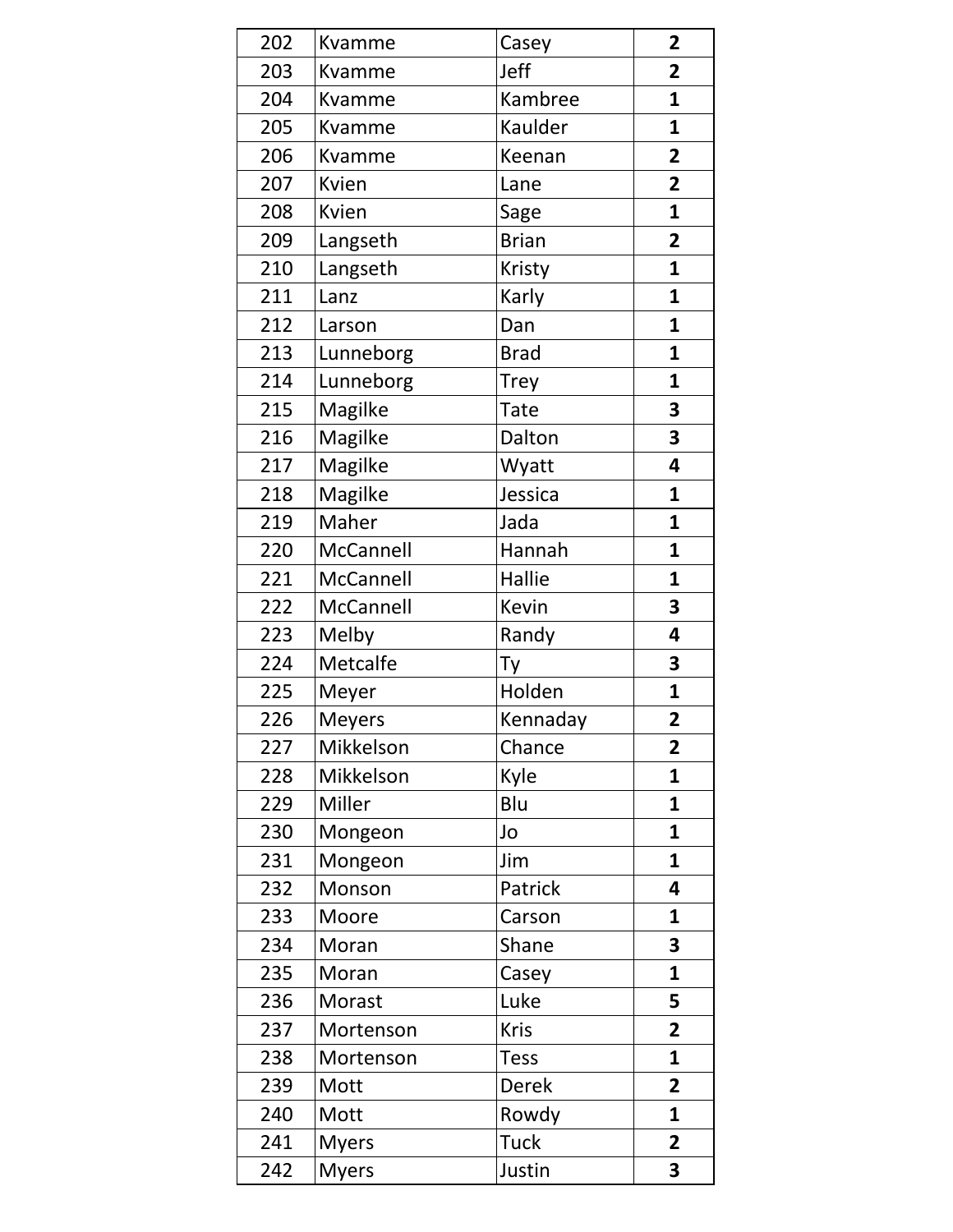| 245 | Neether     | Levi          | $\overline{2}$          |
|-----|-------------|---------------|-------------------------|
| 246 | Nielsen     | <b>Baili</b>  | $\overline{2}$          |
| 247 | Nielsen     | Darrin        | $\overline{2}$          |
| 248 | Nottestad   | Dave          | 3                       |
| 250 | Nottestad   | Rebekah       | $\mathbf{1}$            |
| 251 | Okke        | Mason         | 3                       |
| 252 | Oliver      | Shay          | 4                       |
| 253 | Olson       | <b>Tracer</b> | 4                       |
| 254 | Packineau   | Mervin        | $\overline{2}$          |
| 256 | Peek        | <b>Tisa</b>   | $\mathbf{1}$            |
| 257 | Peek        | Jon           | 4                       |
| 258 | Peek        | Tisa          | $\mathbf{1}$            |
| 259 | Persson     | Charlie       | 3                       |
| 260 | Peters      | Scott         | $\overline{2}$          |
| 261 | Peterson    | <b>Brooke</b> | 1                       |
| 262 | Peterson    | Cole          | 4                       |
| 263 | Peterson    | Craig         | $\overline{2}$          |
| 264 | Peterson    | Garrett       | 3                       |
| 265 | Peterson    | Tim           | $\overline{2}$          |
| 266 | Peterson    | <b>Mike</b>   | 4                       |
| 267 | Peterson    | Chase         | 5                       |
| 268 | Peterson    | Seth          | 4                       |
| 269 | Peterson    | Coy           | 1                       |
| 270 | Pfleger     | Kelly         | 1                       |
| 271 | Pfleger     | <b>Ross</b>   | 2                       |
| 272 | Pittsley    | Zane          | 3                       |
| 273 | Plehal      | Shannah       | $\mathbf{1}$            |
| 274 | Radamacher  | Steven        | 1                       |
| 275 | <b>Reis</b> | <b>Brody</b>  | $\overline{2}$          |
| 276 | Reis        | Rylee         | $\mathbf{1}$            |
| 277 | Riser       | Caleb         | $\overline{2}$          |
| 278 | Rodne       | Ethan         | 4                       |
| 279 | Roen        | Garrett       | $\overline{2}$          |
| 280 | Rosencrans  | Amanda        | 1                       |
| 281 | Rosencrans  | Chance        | 5                       |
| 282 | Roshau      | Cayden        | $\overline{\mathbf{3}}$ |
| 283 | Roshau      | Kelly         | 4                       |
| 284 | Roshau      | Courtney      | 1                       |
| 285 | Rotenberger | <b>Riggs</b>  | $\overline{2}$          |
| 286 | Ruden       | Jacob         | 1                       |
| 287 | Ruden       | <b>Mike</b>   | 1                       |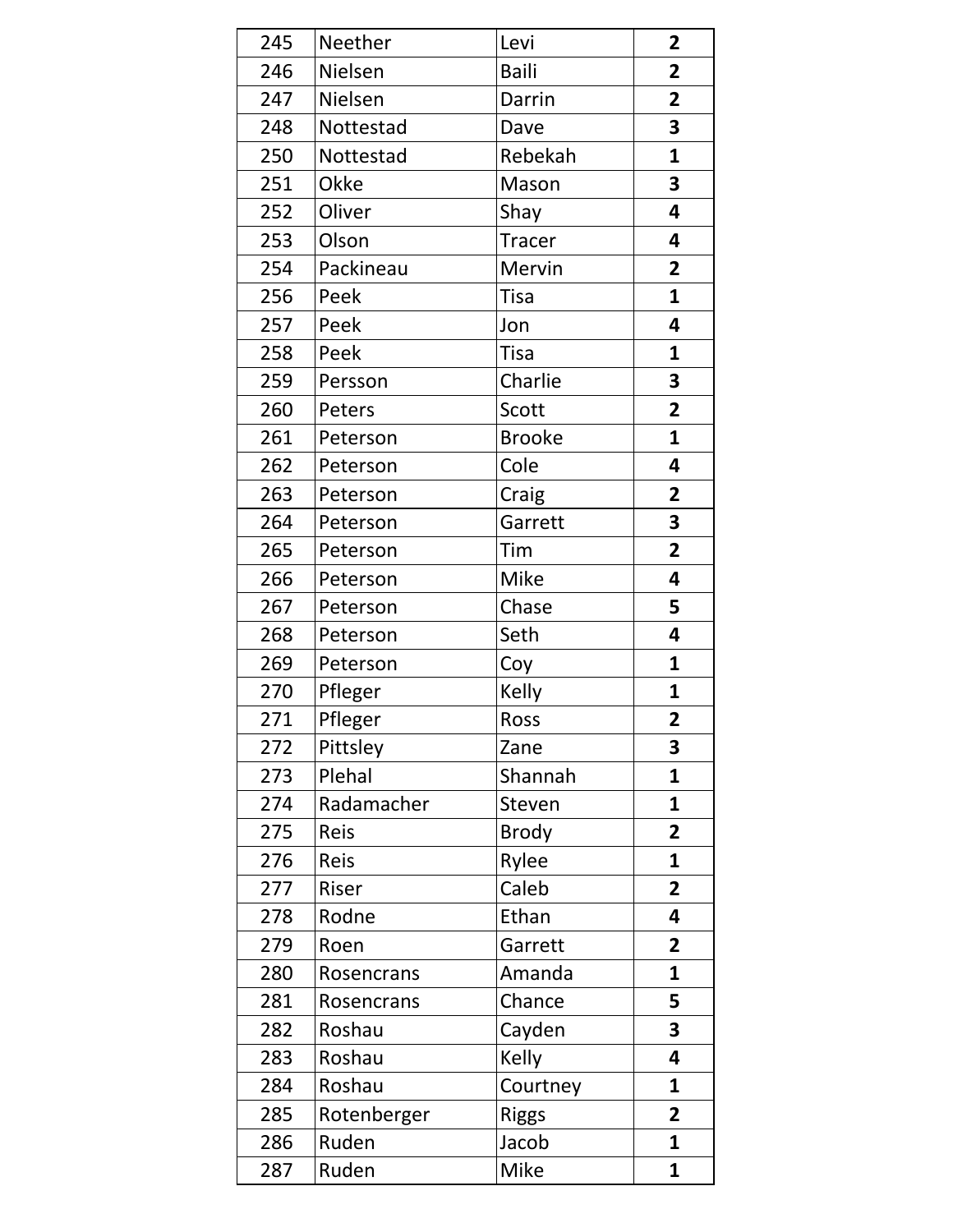| 288 | Sagvold         | Daniel        | $\overline{2}$          |
|-----|-----------------|---------------|-------------------------|
| 289 | Sagvold         | Daran         | 1                       |
| 290 | Sailer          | Layton        | $\overline{2}$          |
| 291 | Sandstrom       | Parker        | $\overline{\mathbf{2}}$ |
| 292 | Sandstrom       | Hunter        | $\overline{2}$          |
| 293 | Schaefer        | Jeff          | 4                       |
| 294 | Schaefer        | Jordyn        | $\overline{2}$          |
| 295 | <b>Schenk</b>   | Candace       | $\overline{2}$          |
| 296 | <b>Schenk</b>   | Ron           | $\overline{2}$          |
| 297 | <b>Schields</b> | Jon           | 3                       |
| 298 | <b>Schields</b> | Shelby        | 1                       |
| 299 | Schirado        | Dusty         | 2                       |
| 300 | Schwalbe        | Al            | 2                       |
| 301 | Schwalbe        | Don           | $\overline{2}$          |
| 302 | Schwartz        | Cody          | 3                       |
| 303 | Scott           | Kayla         | 1                       |
| 304 | Sebastian       | Kanin         | 1                       |
| 305 | Segerholm       | <b>Blake</b>  | 1                       |
| 306 | Shelkey         | Andy          | 3                       |
| 307 | Sigvaldsen      | Abby          | 1                       |
| 308 | Sigvaldsen      | <b>Rick</b>   | 2                       |
| 309 | Silliman        | Tim           | 3                       |
| 310 | Silliman        | Garrett       | 3                       |
| 311 | Smith           | Derick        | $\mathbf 1$             |
| 312 | Smith           | Chris         | 1                       |
| 313 | Smith           | Kevin         | 1                       |
| 314 | Soderholm       | Colt          | 1                       |
| 315 | Sorenson        | Tel           | $\overline{2}$          |
| 316 | Sorenson        | <b>Stran</b>  | $\mathbf{1}$            |
| 317 | Sorenson        | Jarvis        | 3                       |
| 318 | Sorge           | Dale          | 4                       |
| 319 | Sorge           | Shane         | 3                       |
| 320 | Sorge           | <b>Trevor</b> | $\overline{2}$          |
| 321 | Sperry          | Kolby         | $\overline{2}$          |
| 322 | Sperry          | Robert        | 4                       |
| 323 | Staton          | Jordan        | 4                       |
| 324 | Staton          | Riley         | 3                       |
| 325 | Steckler        | Gavin         | $\overline{2}$          |
| 326 | <b>Stewart</b>  | Shay          | $\overline{2}$          |
| 327 | <b>Stewart</b>  | Robbie        | 1                       |
| 328 | <b>Strecker</b> | Caleb         | 3                       |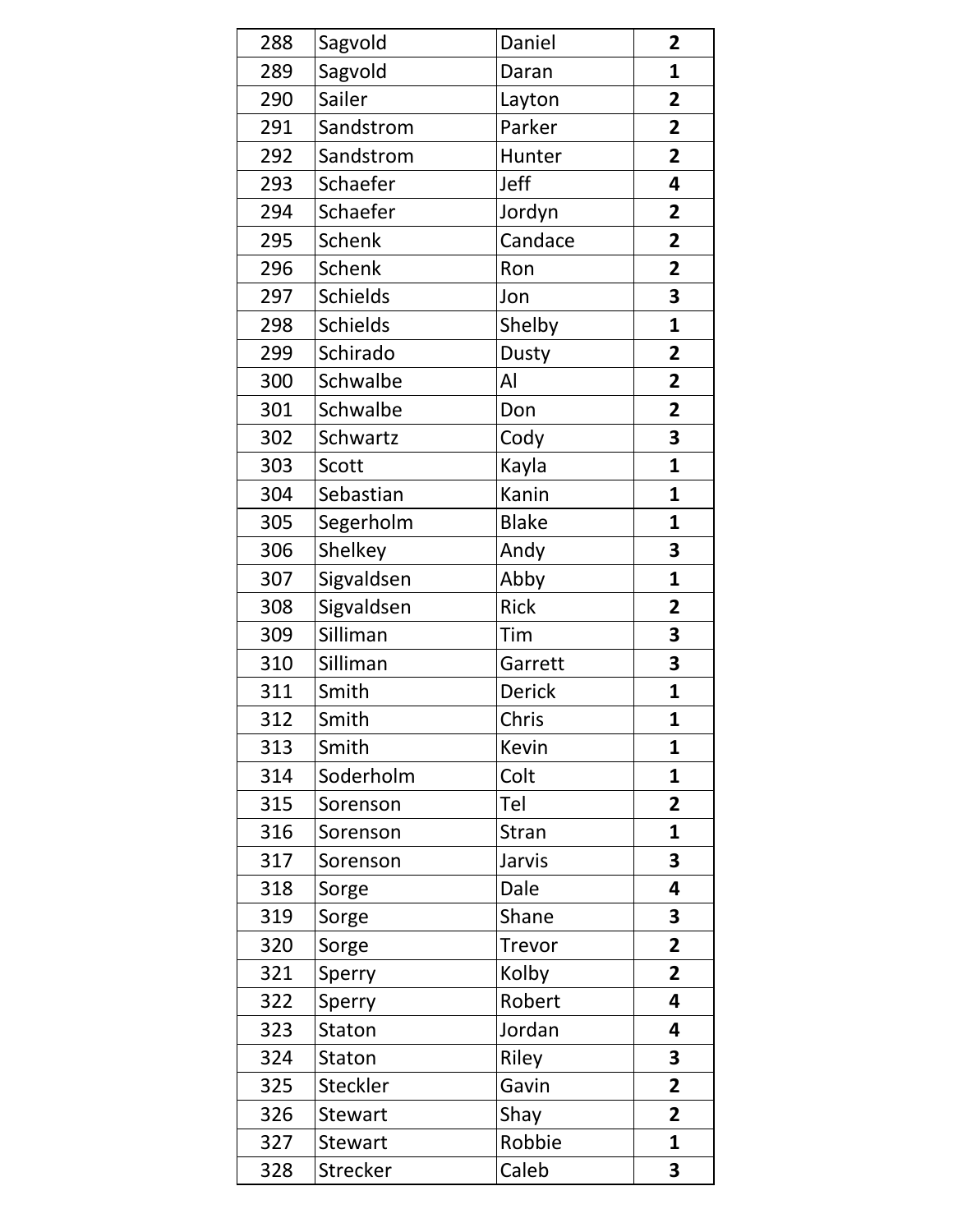| 329 | Strommen      | Jeremy          | $\mathbf{1}$            |
|-----|---------------|-----------------|-------------------------|
| 330 | Stute         | Adam            | $\mathbf{1}$            |
| 331 | Suchor        | Walker          | $\overline{2}$          |
| 332 | Sylling       | Sherman         | $\mathbf{1}$            |
| 333 | <b>Tastad</b> | Matt            | $\mathbf{1}$            |
| 334 | <b>Tastad</b> | Sydney          | $\mathbf{1}$            |
| 335 | <b>Tastad</b> | Eva             | $\mathbf{1}$            |
| 336 | <b>Tastad</b> | <b>Nate</b>     | $\mathbf{1}$            |
| 337 | <b>Thomas</b> | Ty              | $\overline{2}$          |
| 338 | <b>Thomas</b> | <b>Brandon</b>  | 3                       |
| 339 | Thompson      | Molly           | $\mathbf{1}$            |
| 340 | Thompson      | Ryan            | $\overline{2}$          |
| 341 | <b>Tokach</b> | <b>Brad</b>     | $\mathbf{1}$            |
| 345 | Tokach        | Cody            | $\mathbf{1}$            |
| 346 | Tokach        | Lane            | $\overline{2}$          |
| 347 | Tollefson     | Mike            | 3                       |
| 348 | Topp          | Lauren          | $\mathbf{1}$            |
| 349 | Topp          | Logan           | $\overline{\mathbf{2}}$ |
| 350 | Topp          | Mariah          | 1                       |
| 351 | Ulberg        | Hughie          | $\overline{2}$          |
| 352 | Varty         | Dude            | 4                       |
| 353 | Varty         | Austin          | $\overline{2}$          |
| 354 | Varty         | Alexa           | $\mathbf{1}$            |
| 355 | Vigen         | <b>Brent</b>    | 2                       |
| 356 | Volk          | Camryn          | $\overline{1}$          |
| 357 | Vollmer       | <b>Brooklyn</b> | 1                       |
| 358 | Vollmer       | Haley Jo        | $\mathbf{1}$            |
| 359 | Wagner        | Matt            | $\mathbf{2}$            |
| 360 | Wagner        | Kathryn         | $\overline{2}$          |
| 361 | Wagner        | Morgan          | $\overline{2}$          |
| 362 | Watne         | Dani            | $\mathbf{1}$            |
| 363 | Watne         | <b>Steve</b>    | 3                       |
| 364 | Watson        | Jezimay         | $\mathbf{1}$            |
| 365 | Webber        | Cassidy         | 1                       |
| 366 | Webber        | Ashley          | 1                       |
| 367 | West          | Josh            | $\overline{2}$          |
| 368 | White         | <b>Brandi</b>   | 1                       |
| 369 | Wickum        | Dillon          | 3                       |
| 370 | Wickum        | Kayla           | 1                       |
| 371 | Wieser        | <b>Brien</b>    | $\mathbf{2}$            |
| 372 | Wieser        | Jess            | 1                       |